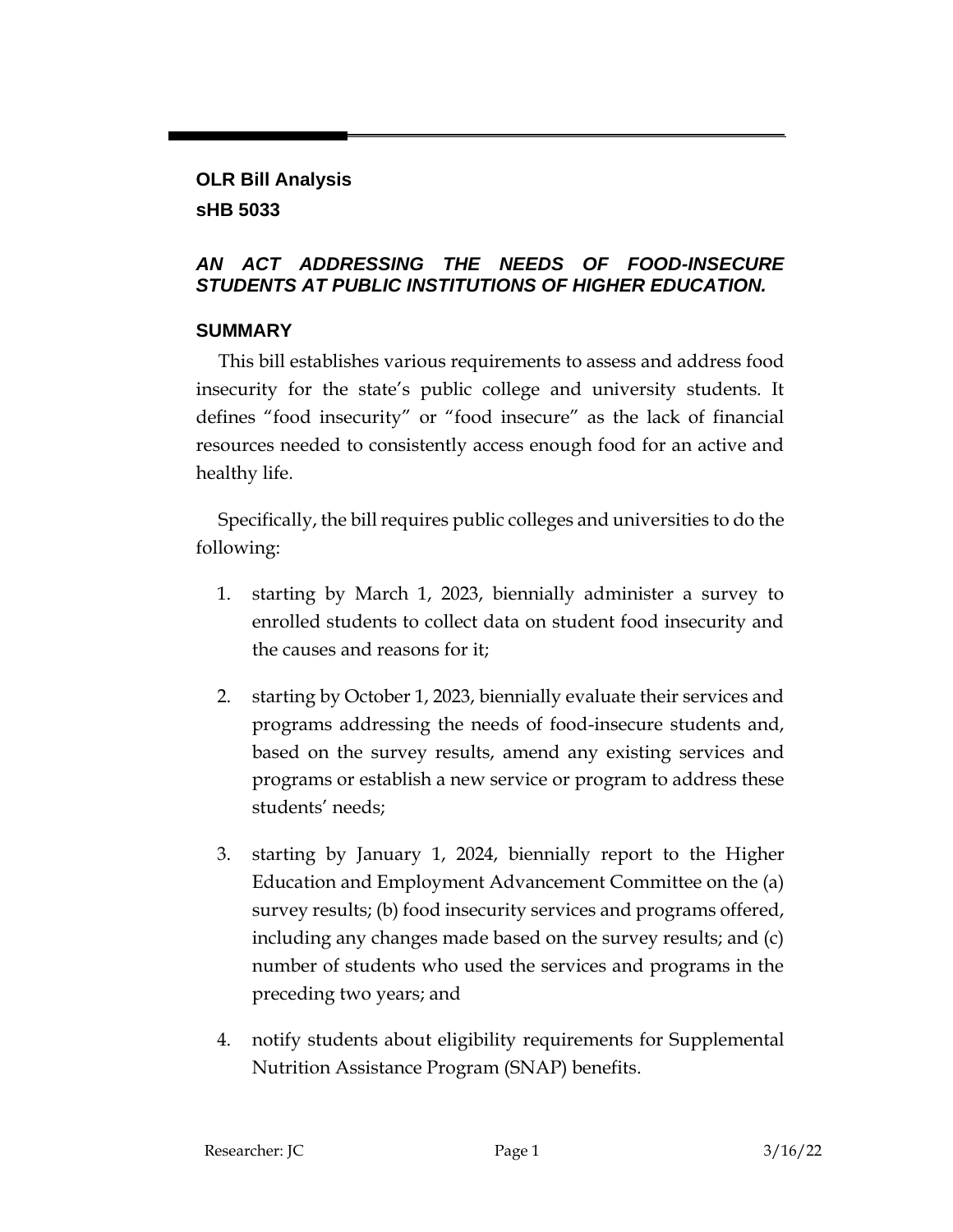The bill requires the Board of Regents for Higher Education (BOR) and UConn Board of Trustees (BOT) to annually consult with the Department of Social Services (DSS) to identify and maximize the number of work-study programs they offer that qualify as an employment and training program for purposes of SNAP.

Lastly, the bill requires DSS, when determining SNAP eligibility and to the extent allowed by federal law (7 C.F.R. § 273.5), to consider a state public college or university student to be participating in a state or federally financed work-study program as soon as the enrolled student is approved for the program as part of their financial aid package, regardless of whether the student has received his or work-study program assignment yet. Under federal law, a student is eligible to receive SNAP benefits if they are actively participating in a state or federal funded work-study program (see BACKGROUND).

EFFECTIVE DATE: July 1, 2022

# **§ 1 — FOOD INSECURITY SURVEY**

Under the bill, the survey administered by each public college and university must include questions about a student's (1) demographic background, including age, race, ethnicity, gender identity, marital status, income, education, and employment; (2) specific barriers to food access; and (3) awareness or use of community or institutional resources to address food insecurity and barriers to accessing these resources.

Under the bill, the services or programs that public colleges and universities establish or modify to address student food insecurity may include the following:

- 1. giving assistance and support for students to enroll in SNAP or any other state or federal nutrition assistance or financial aid program, including programs for families, if applicable;
- 2. providing low-cost food or meal plan options on campus;
- 3. allowing students additional meals through extra card swipes on meal plans;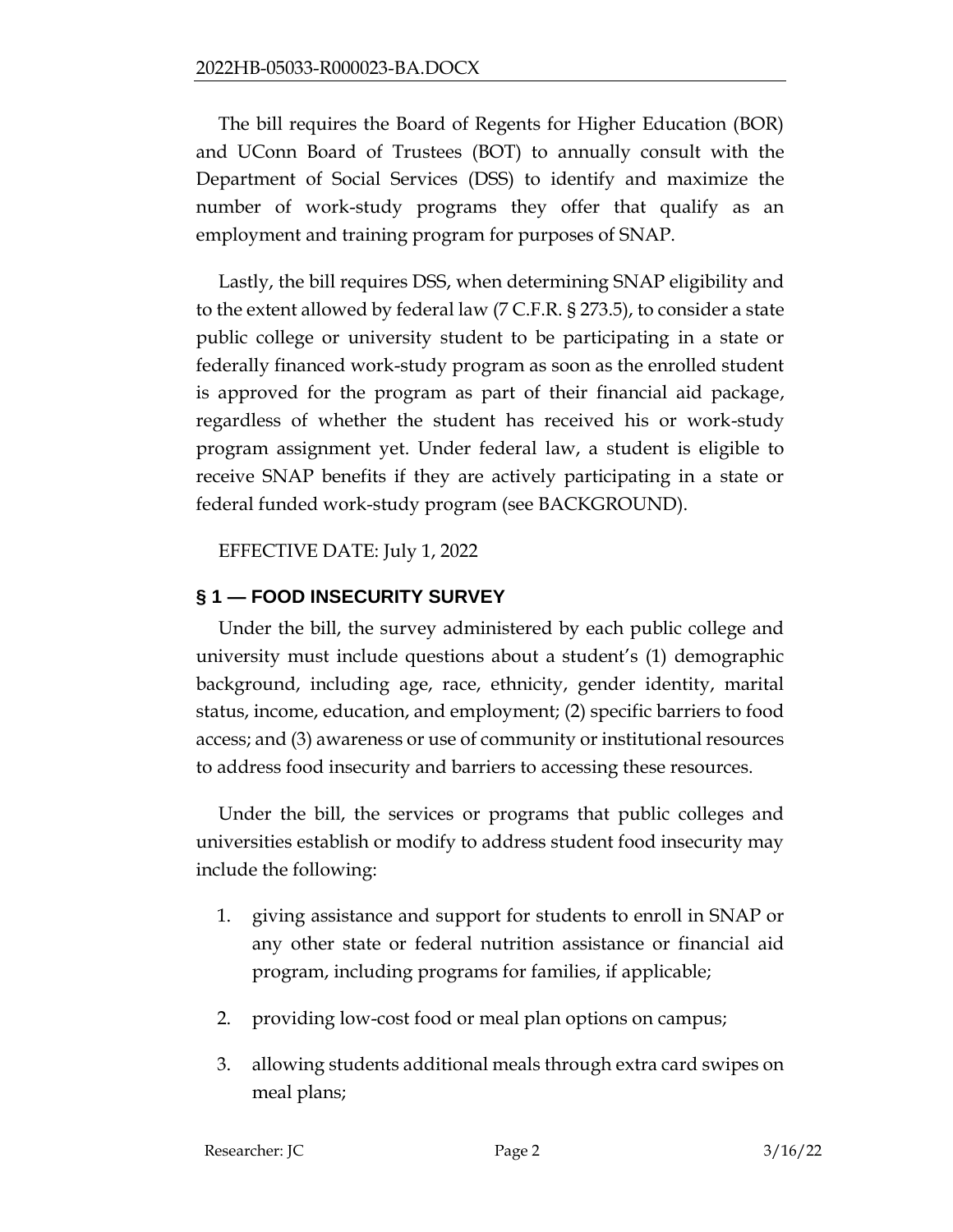- 4. providing financial assistance or other financial student aid;
- 5. establishing or expanding on-campus food pantries; and
- 6. starting a fruit and vegetable incentive program or making one available through an agreement with a local nonprofit or government agency.

Under the bill, a "fruit and vegetable incentive program" is a program that offers participants matching funds to purchase fruits and vegetables in any increment relative to their cost.

The bill requires services and programs amended or established based on survey results to set a goal of serving at least 10% of the students identified in the survey as being food insecure.

### **§§ 2 - 4 — SNAP ELIGIBILITY FOR PUBLIC COLLEGE AND UNIVERSITY STUDENTS**

By January 1, 2023, the bill requires BOR and BOT to consult with DSS to (1) identify any of their offered educational programs that would increase a student's employability and qualify as an employment and training program under SNAP student eligibility requirements (see BACKGROUND) and (2) maximize the number and types of these programs offered. BOR, BOT, and DSS must also post and regularly update the list of these qualified programs offered at each institution under their governance on their respective websites. The bill allows any of the state's public colleges and universities to consult with DSS to identify these programs.

The bill requires each public higher education institution to notify students regarding SNAP and include in the notification (1) program eligibility requirements, (2) the program application process, and (3) information on assistance in completing the program application.

### **BACKGROUND**

### *SNAP Student Eligibility*

Students enrolled at least half-time at a higher education institution are generally ineligible for SNAP unless they qualify for an exemption.